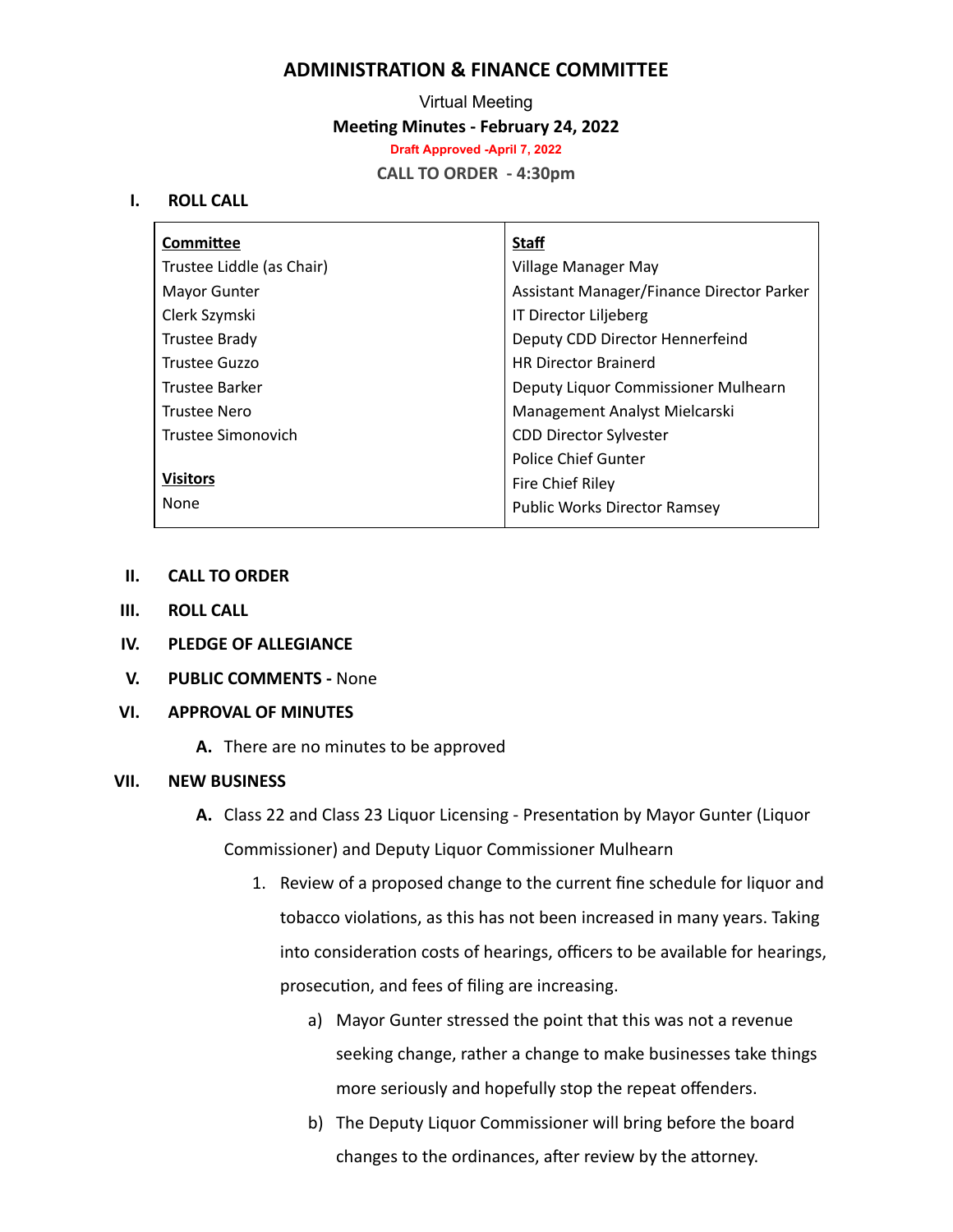- 2. Video Gaming
	- a) License fees have been researched to see what surrounding communities are doing. There are differences in how other municipalities are handling this.
	- b) Lombard has an interesting ordinance, requiring corporate revenue statements annually to prove that video gaming has not been more than 49% of the revenue for the business. Our current ordinance is more vague regarding restaurant profits.
		- $(1)$  We could do this for next year, tightening up the language.
	- c) Trustee Liddle stated that this points to the original license application, that the business is what it stated it would be.
	- d) Trustee Barker believes that a business would resist giving the Village this information.
		- (1) Assistant Manager/Finance Director Parker replied that Lombard's ordinance states that this information would be available if required.
	- e) Trustee Liddle commented that 49%-51% is too loose of a requirement. We should tighten this up.
		- (1) Assistant Manager/Finance Director Parker showed the spreadsheet of current information.
		- (2) Trustee Simonovich asked how a restaurant can control the amount people spend on food?
	- f) Trustee Barker asked about the drinks and no food sales of a restaurant, how can you tell?
		- (1) Assistant Manager/Finance Director Parker replied that the places for eating tax would not show a difference.
	- g) Discussion of bars/restaurants, classifications of liquor licenses, and having businesses move to a different classification. Acceptable percentages were reviewed.
		- (1) Deputy Director Hennerfeind asked if there was a possibility to limit the number of machines?
			- (a) The State of IL allows six.
	- h) Mayor Gunter reminded everyone that the original legislation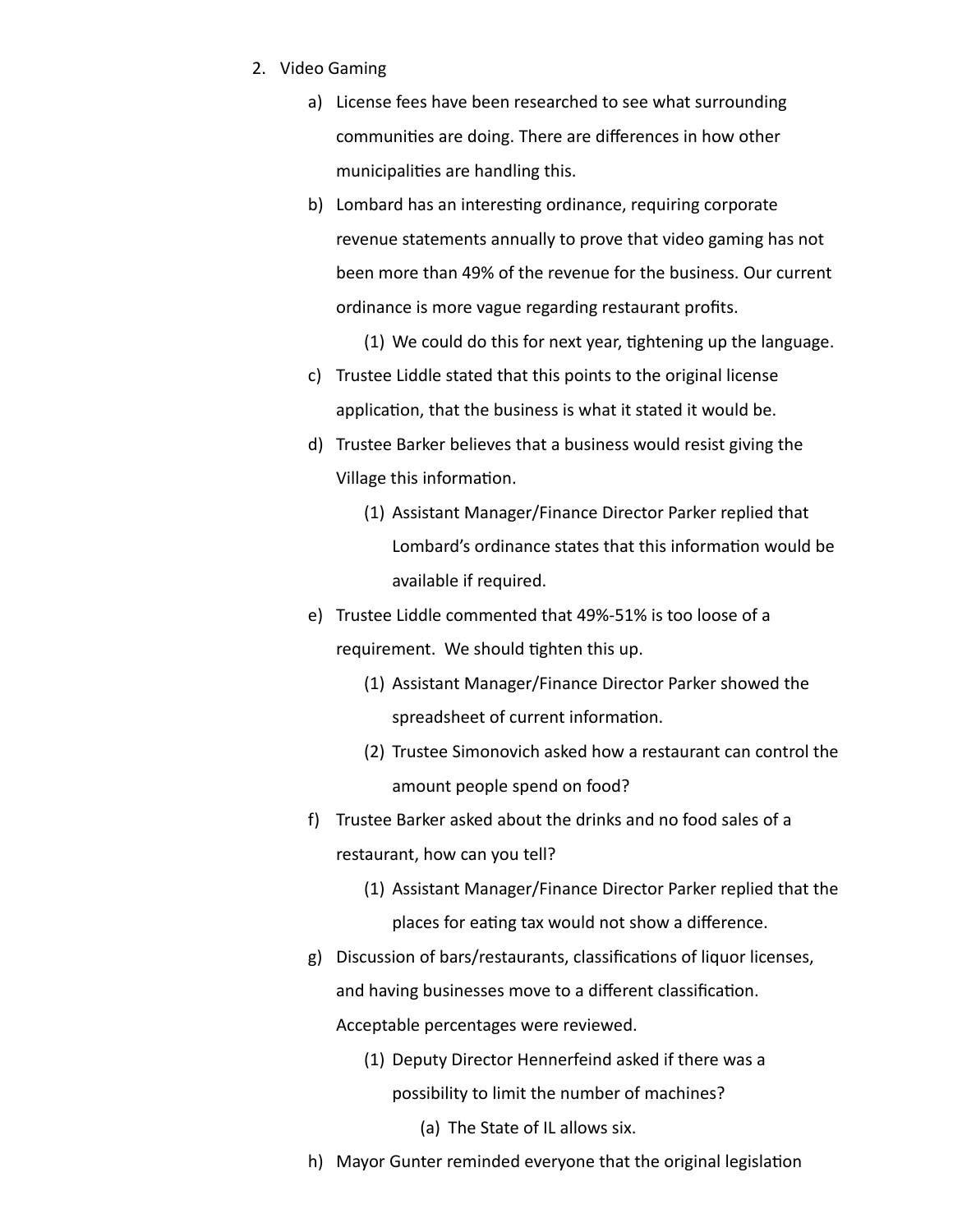preferred no taverns, limiting video gaming cafes, and the objective was to assist the restaurants.

- 3. Deputy Liquor Commissioner Mulhearn reviewed the video gaming ordinance that other municipalities have enacted.
	- a) Deputy Community Development Director Hennerfiend commented on our current sign code.
	- b) Questions concerning the restrictions and possibilities ensued.
- 4.
- **B.** Zoning Text Amendments Home Occupations Manager May reviewed our ordinances regarding home businesses and firearms, with federal licenses. The only Westmont ordinance states that it is unlawful to sell firearms that can be hidden on the person. So, you can sell long guns out of your basement, not handguns. We can have an ordinance to this in two weeks, however, this would be in home occupations. As we have no zoning restrictions for businesses, that allows it in any area of business. If you don't have a specific area, it is permitted in all zoning districts. The next step is to permit the sale in certain areas so that it is not allowed in other zones. There are ways to approach it, you can pick an area such as B1 or B2, B1 being downtown you probably would not consider that - B2 would be Ogden or 63rd. If you put it in a M district you would have to rezone it for manufacturing and gun sales as M districts do not allow for retail. This will be a zoning text amendment and it will have to go through the process with public hearings.
	- 1. CDD Deputy Director Hennerfeind introduced newly hired CDD Planner Scott Williams and reporting on the research Mr. Williams did on other communities' approach to gun sales. Most communities have no regulation, as we do not. Some have it as special use in commercial districts or manufacturing. Downers Grove has it in retail as an ancillary item in a larger retail use, such as Walmart or Dick's Sporting Goods, or as a special use in manufacturing. This might solve the issue if it is considered legal to put these restrictions on it to make sure that we can control it this way.
		- a) Manager May stated that we have to decide how we want to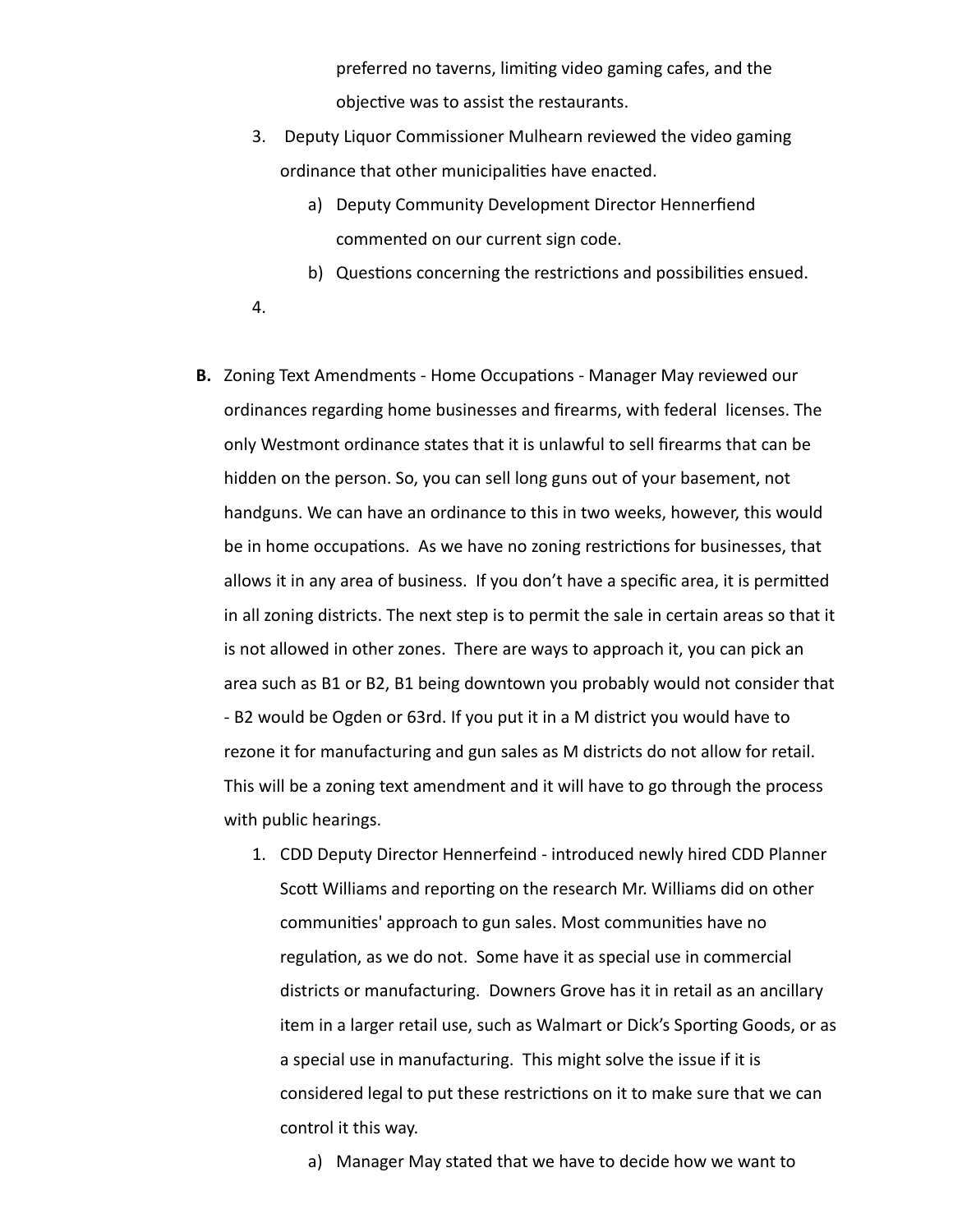approach it to begin the public hearing process.

- b) Trustee Simonovich asked if we make it ancillary, does this prohibit home sales?
	- (1) CDD Deputy Director Hennerfeind stated that we have not dove that far into other communities.
- c) Mayor Gunter stated that the goal is to prohibit the home sales functions.
	- (1) Manager May replied that if we prohibit the home sales immediately, we have brought attention to the issue and will not have anything in place to regulate.
- d) Trustee Barker asked who was regulating the home sales now?
	- (1) Manager May replied that it was complaint driven to inspections, the Federal license is all that is required.
- e) Trustee Nero asked about collectibles?
	- (1) CDD Deputy Director Hennerfeind said that he was not sure of that.
	- (2) Police Chief Gunther said that the Federal license has a space for collectibles. We have had no problems with homes that currently have this license.
- f) Trustee Barker asked where the closest gun store currently is located.
	- (1) Police Chief Gunther replied it was Ray O'Herron in Downers Grove, remarking that they applied to move to Chestnut Avenue about 15 years ago and were denied. That is where police officers buy their uniforms.
	- (2) Mayor Gunter asked if Ray O'Herron had a shooting range?
		- (a) Police Chief Gunther replied that it did not.
		- (b) Discussion of shooting ranges ensued. This might be a topic to look into as well.
- g) Manager May asked if we should have a recommendation or with options to go to Planning & Zoning.
	- (1) CDD Deputy Director Hennerfeind stated that a firm recommendation was the best approach to present the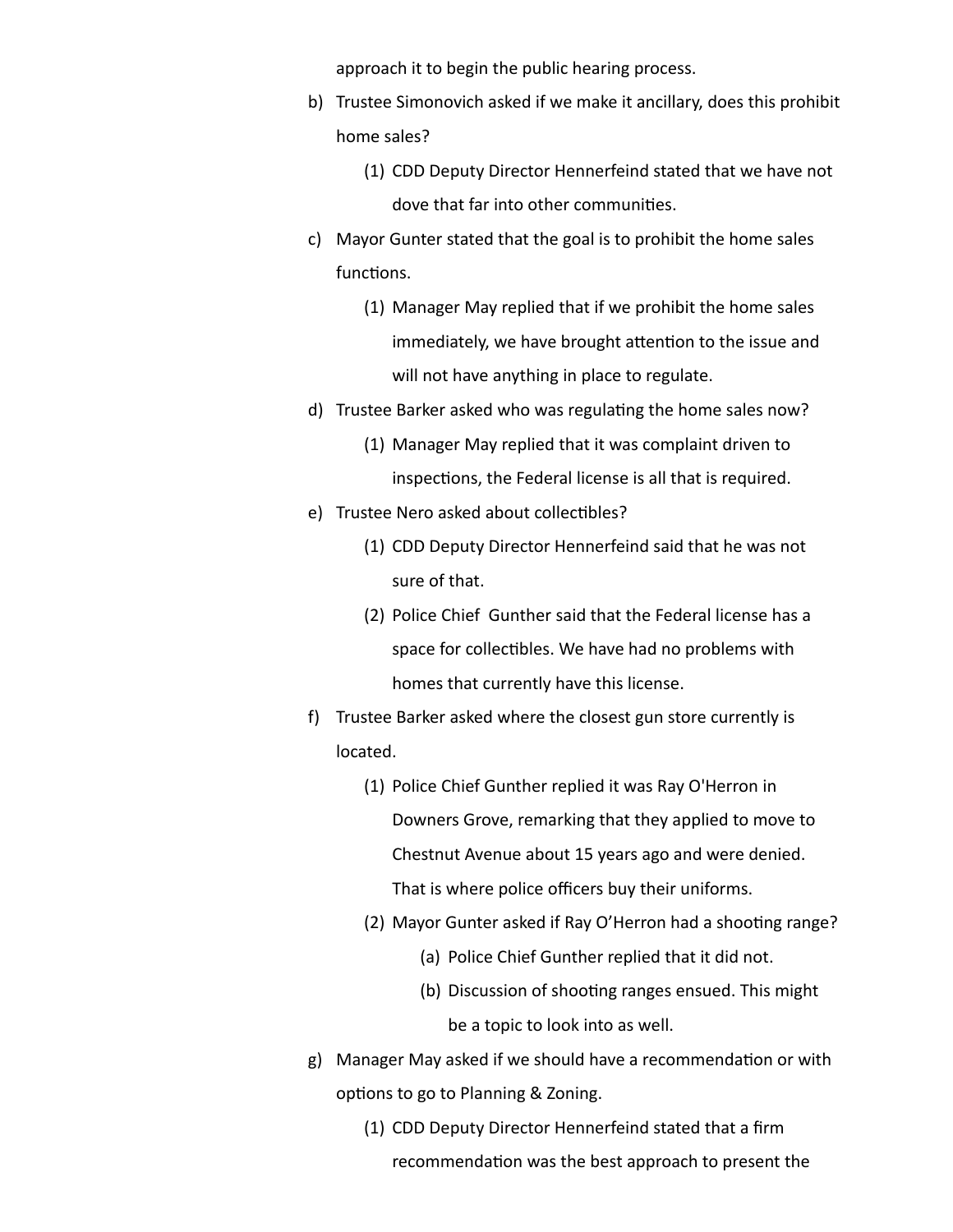topic.

- (a) Trustee Simonovich liked the Downers Grove language.
- (2) CDD Deputy Director Hennerfeind requested that the board give direction as to what the best use of staff time is to research: 1 district or 2 districts with special use.
- (3) Discussion of placement ensued.
- (4) CDD Deputy Director Hennerfeind reminded everyone that the zoning of our village will have no perfect area for this, there are many pros & cons of each area.
- h) Trustee Nero asked that a dozen communities be reviewed, it would be easier to see.
	- (1) CDD Deputy Director Hennerfeind requested confirmation of moving forward with the "norm: of a dozen communities or to present the findings?
		- (a) Trustee Liddle asked if the review could also give an idea of properties in Westmont that would fit the "norm". Her idea is the west side of Cass between 59th & 63rd.
- i) Mayor Gunter asked that this be an exclusive sale such as cannabis and be presented with the similar maps.
	- (1) CDD Deputy Director Hennerfeind would like to have the language for ancillary use in advance of the need.
	- (2) Trustee Simonovich asked about shooting ranges?
	- (3) Trustee Nero would like it all to be consistent and similar with our cannabis regulations.
- j) Manager May asked that the research be prepared and made ready for the next Planning & Zoning meeting.
- **C.** Compensation Study Renee Brainerd presented on the need to have a comprehensive compensation study by a third party as part of the upcoming budget. The last study was done in 2014/15 and it is currently a hard labor market. Spencer has adjusted our compensation every budget year, however in a recent review of positions we are a bit lower than other municipalities. We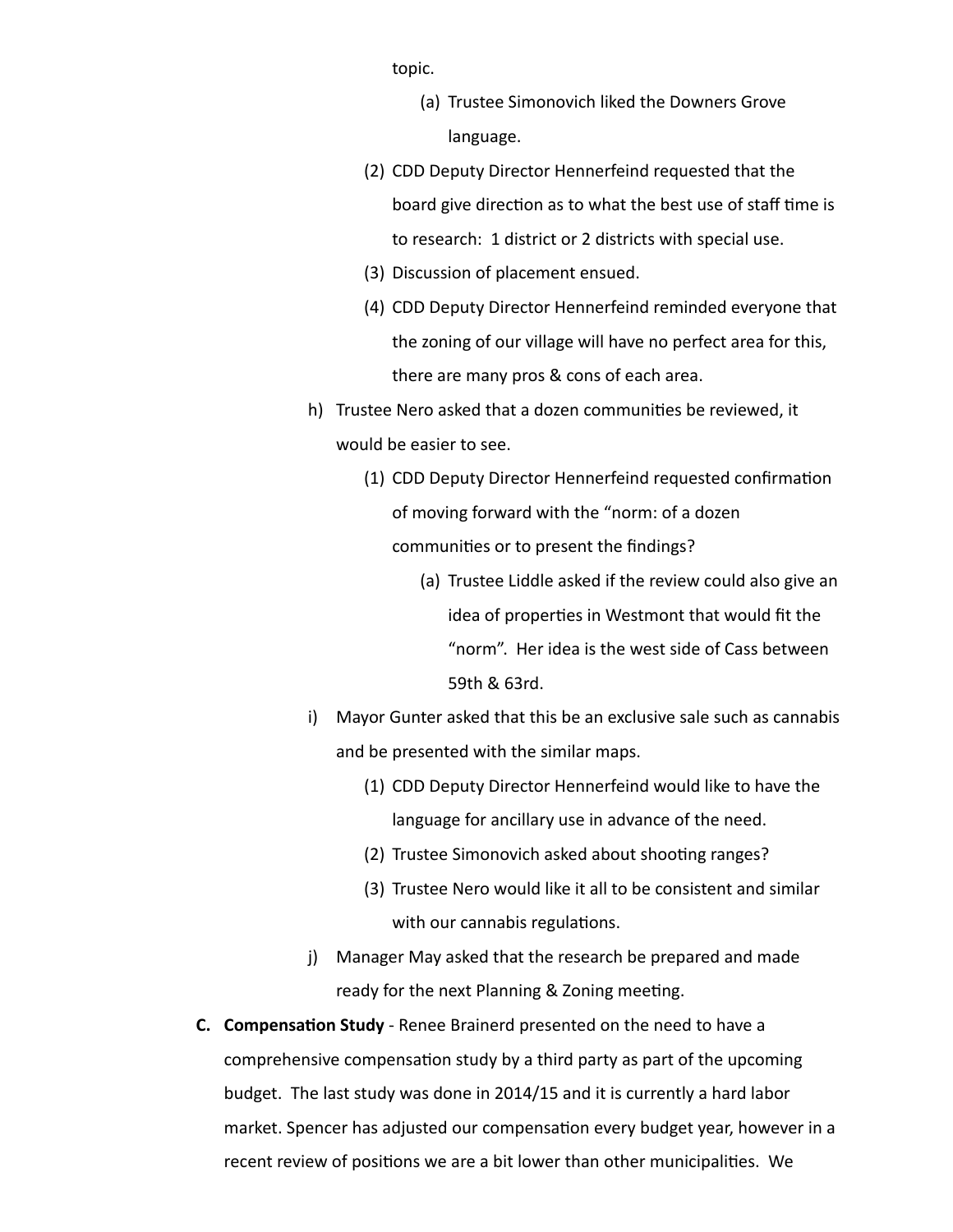would like to have the third party review job descriptions, interview employees, and have a comprehensive view. To have a consultant look at our current analysis tool for promotions and new positions with our benefits package. To include with this consultant a new performance evaluation tool, as our current one is cumbersome and a consultant would be able to move us in the right direction. A benchmark on the cost that this would entail was not available as most municipalities only did the traditional compensation study at a cost of \$20-\$25K which is what was paid the last time. An RFQ or RFP would give us more information on realistic costs, and we would like to do so in March.

- 1. Manager May stated that you are trying to get a budget number, and replied that the RFQ or even to contact companies for a ballpark figure would be appropropriate. At this time an RFP would not be appropriate as we are not going to award a proposal immediately.
- 2. Mayor Gunter remarked that the last time we did a compensation study it was found that some employees were overpaid and others were underpaid. This was a benefit to the staff in moving forward in the area of compensation.
- 3. HR Brainerd stated that the consultant that is being used to find a Finance Director has informed us that the salary is too low for this market.
	- a) Mayor Gunter stated that if you are changing that salary it is possible that the salaries of other employees need to be adjusted to keep people from leaving.

#### **D. REPORTS**

**A.** Chairperson - nothing at this time.

**B.** Village Manager - Manager May informed the committee that a retired public safety employee contacted the Mayor that the employees that worked part of 2020 should have received the hazard pay that public safety employees received. Manager May explained that the federal funds that allowed for this pay to be given to public safety employees was distributed at the time it was given to the Village, to employees that were currently working, and based on the number of hours an employee worked. The retired employee will be responded to by the Mayor to explain that the federal funds have been allocated correctly per the government guidelines.